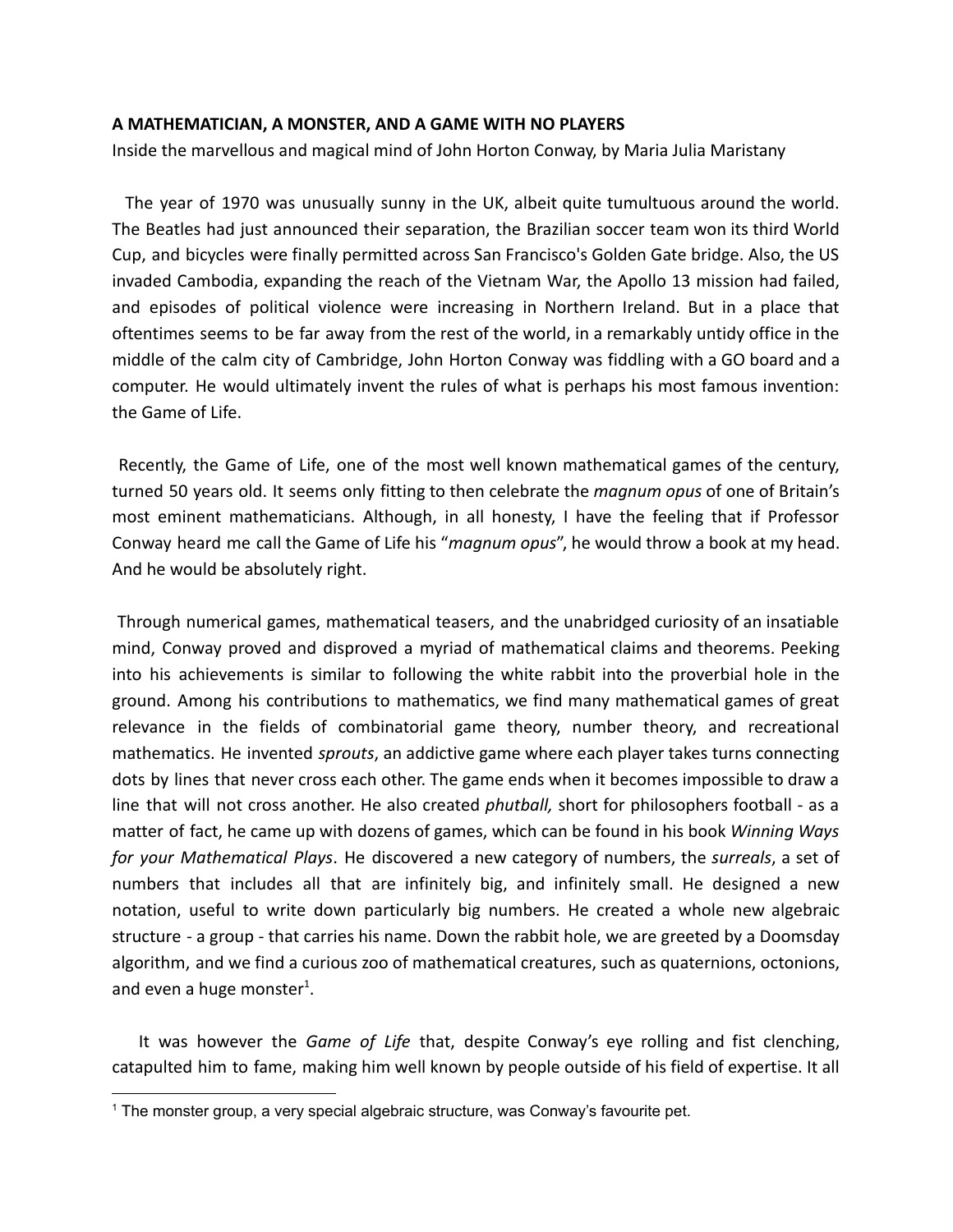started with a column written by a friend of Conway's, Martin Garden, for the magazine Scientific American. Before the internet was even a thing, Conway and *Life* went viral - it is speculated that there was a time in the 1970s when the game was played in a quarter of the world's computers, making it the most coded game in history.

The rules of *Life* are hauntingly simple. Starting with a two dimensional grid, where each space may harbour a living cell at a time, the game evolves as follows: if the cell has less than two neighbours, it dies of loneliness. If it has more than four, it dies of overcrowdedness. Otherwise, it survives to live happily in the next round of the game. Finally, a cell may be born in an empty space, if that space has exactly three living neighbours.

Each round of the game is called a generation. The rules are applied in all spaces simultaneously, and cells survive, die, and are reborn following Conway's four commandments. The algorithm runs again and again. In this game with no players, all you have to do is set the initial configuration, and then sit down and watch it unfold. Some patterns eventually completely disappear, leaving behind a cold, lifeless, grill-shaped universe. Others are random or repeat themselves for all eternity.

Beyond the beautifully hypnotic patterns, its playful nature, and the simplicity of its rules, *Life* has a remarkably complex outcome. To begin with, the game has a property known as *undecidability*: there is no way to predict if an arbitrary configuration of cells will live on, or if they are eventually doomed to extinction. It is also a universal model of computation, meaning it is a very powerful data analysis tool. Perhaps more importantly, it also means that with enough cells and a big enough grid the game can actually simulate, and it is therefore equivalent to, any computer. Any results, mathematical curiosities, theorems, and postulates that can be proven true in the *Game of Life* can potentially be extended to results that hold true for entire areas of study in computer science.

The game also fuels a discussion that roots in very fundamental aspects of physics, ignited by a deceptively silly question: is *Life* alive? What kind of complex patterns could potentially emerge if we had an infinitely large grid, and no time limits? And what does that tell us about free will and our own reality? Many years after he created *Life*, Conway together with Canadian mathematician Simon Kochen postulated the so-called *free-will theorem*, where it is stipulated that if we, as observers of reality, have free will - meaning that our actions are not determined by a past configuration - then, under certain assumptions, elementary particles must have free will too.